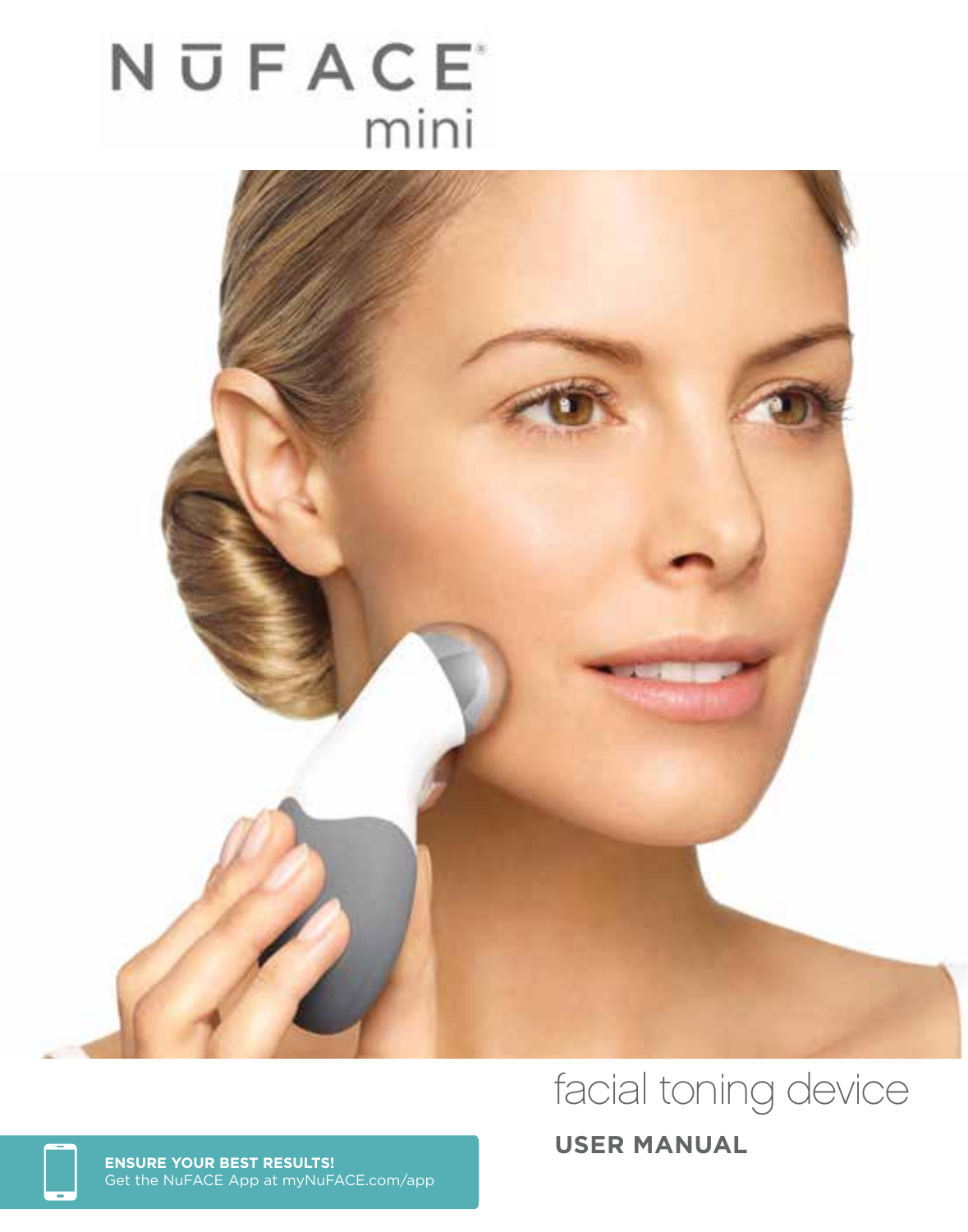# **TABLE OF CONTENTS**

| $Introduction \dots \dots \dots \dots \dots \dots \dots \dots \dots \dots \dots \dots \dots$ |  |
|----------------------------------------------------------------------------------------------|--|
| Getting to Know Your Device 02                                                               |  |
| NuFACE mini Accessories 02                                                                   |  |
| Before Using Your Device 02                                                                  |  |
|                                                                                              |  |
| Contraindications for Use  03                                                                |  |
|                                                                                              |  |
| Treatment Areas 04                                                                           |  |
| Treatment Frequency 05                                                                       |  |
|                                                                                              |  |

| Frequently Asked Questions  05 |  |
|--------------------------------|--|
| Caring for Your Device 05      |  |
| Important Information 06       |  |
| International Use 06           |  |
|                                |  |
| Precautions  06                |  |
| Adverse Reactions 07           |  |
| Warnings  07                   |  |
| Warranty  10                   |  |
|                                |  |

## **INTRODUCTION**

**ATTENTION!** Prior to use, get the NuFACE App\* at myNuFACE.com/app or view the instructional video at myNuFACE.com/how-to.

#### **WELCOME TO NuFACE®**

Congratulations on receiving your NuFACE mini facial toning device (mini).

To ensure your immediate success, please read this entire User Manual prior to using your mini device.

Your mini device is identified by a unique serial number located on the bottom of the device. Please record your serial number and register your device online at www.myNuFACE.com.

Please visit our website at www.myNuFACE.com to see the full assortment of devices, treatment attachments and skin care products available for your anti-aging needs.

Thank you,

Carol Cole Co-Founder

#### **NuFACE mini DEVICE**

The mini device is a petite, portable microcurrent facial toning device FDA-cleared for facial stimulation. The mini device gently stimulates the larger surface areas of the face to provide a 5-minute facial-lift and improve your appearance. The device works by delivering low-level microcurrent impulses to strategic locations on the jawline, cheekbones and forehead. The dual spheres are designed for optimal contact with faces of all shapes and sizes. The device allows users to adjust the output level for personalized comfort.

#### **IDEAL USER**

The mini is for anyone wanting to achieve complete facial stimulation. The NuFACE mini is suitable for multi-person use.

#### **CONTENTS**

- NuFACE mini Device
- Gel Primer<br>• Power Adapter
- 
- 
- User Manual and Quick Start Guide<br>• One year warranty from the date of purchase. Please retain your receipt to document the purchase date.

\*Compatible with iPhones and iPads only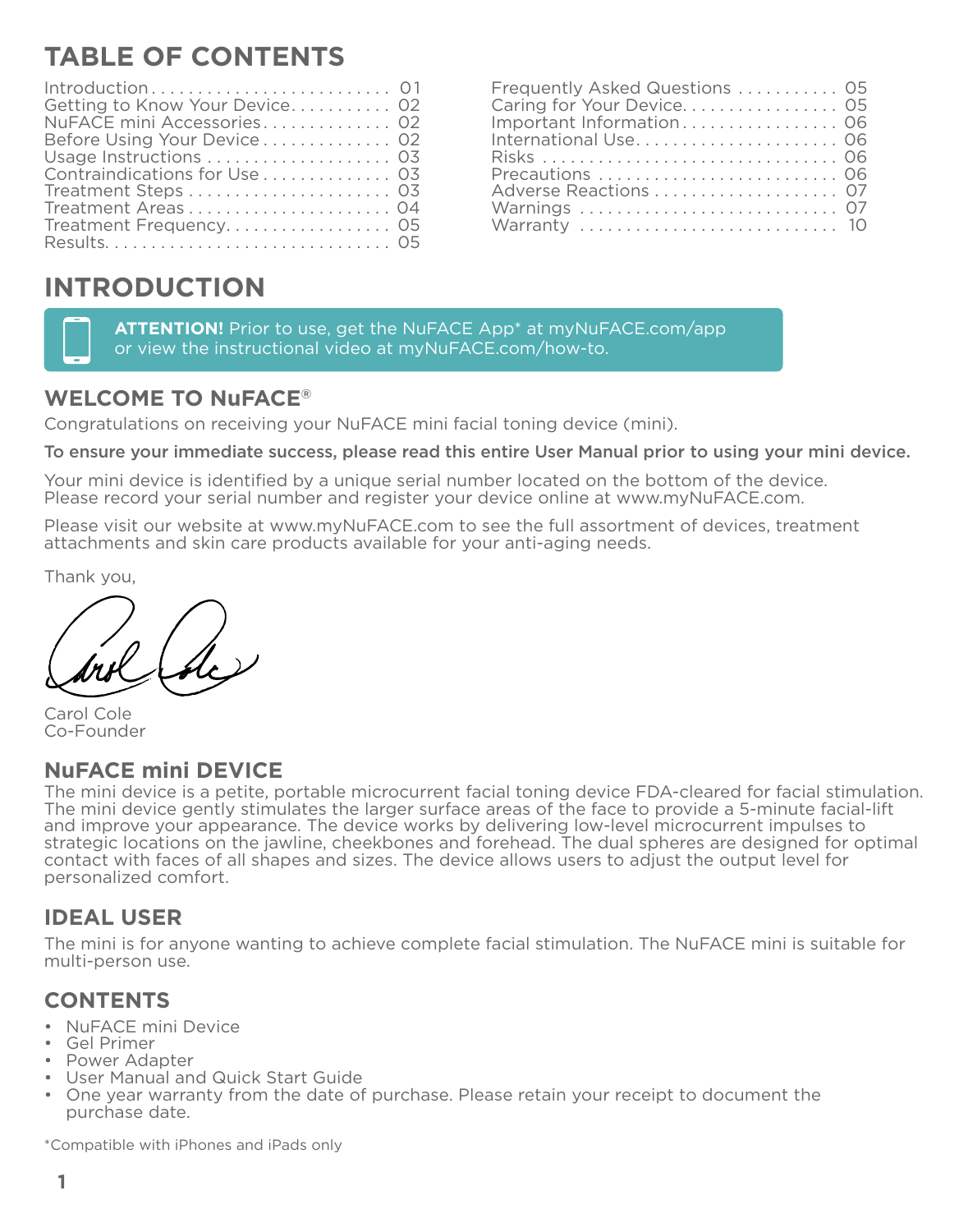## **GETTING TO KNOW YOUR DEVICE**

- 1. POWER ON/OFF & INTENSITY CONTROL UP/DOWN BUTTON
- 2. INTENSITY LEVEL INDICATOR
- 3. SOFT-TOUCH GRIP
- 4. SPHERE
- 5. POWER ADAPTER
- 6. SPEAKER (NOT SHOWN):
	- a. Power ON: Ascending beeps will sound.
	- b. Power OFF: Descending beeps will sound.
	- c. Intensity Change: Beep will sound.
	- d. Move to a new face position: Dual-tone beep will sound.
	- e. Charging Required: When you turn off the device, 2 series of descending beeps will sound.
	- f. Error: Device will beep 3 times when the power button is pressed when plugged in notifying you to unplug the device.

#### mini DEVICE GENERAL SPECIFICATIONS Device Measurements:

4.2˝ L X 2.5˝ W X 1.2˝ D Device Net Weight: Device: 4.6 oz., Charger: 1.8 oz. System Kit Gross Weight: 1.5 lb.



# **NuFACE mini ACCESSORIES**

### **NuFACE GEL PRIMER (INCLUDED)**

Ensures penetration of microcurrent. IMPORTANT: Always apply the NuFACE primer when using the mini. Apply primer section by section as you treat.

**Ingredients:** Water, 1, 2 – Propanediol, Acrylic Acid Polymer, Caprylyl Glycol, Methylisothiazolinone, Cellulose Polymer.



## **NuFACE OPTIMIZING MIST (NOT INCLUDED)**

One product. Three benefits. Optimize; mist as needed to keep the NuFACE primer activated during treatment. Refresh; mist over make-up for an all-day refreshed look. Hydrate; mist over face and body to moisturize skin.

**Ingredients:** Water (Aqua), Aloe Barbadensis Leaf Extract, Polysorbate 20, Sodium Hyaluronate, Glycerin, Sorbitol, Spiraea Ulmaria Flower Extract, Centella Asiatica Extract, Leucine, Valine, Tyrosine, Arginine, Lysine, Imperate Cylindrica Root Extract, PEG-8, Crithmum Maritimum Extract, Butylene Glycol, Carbomer, Palmitoyl Pentapeptide-4, Phenoxyethanol, Caprylyl Glycol, Ethylhexylglycerin, Hexylene Glycol, Sodium PCA, Panthenol, Carrageenan, Citric Acid, Chamomilla Recutita (Matricaria) Flower Extract, Rosmarinus Officinalis Leaf Extract, Fragrance (Parfum), Allantoin, Dipotassium Glycyrrhizate, Disodium EDTA.

# **BEFORE USING YOUR DEVICE**

- 1. Remove your mini device and power adapter from the box.
- 2. Connect the power adapter to the device, and plug into the wall outlet to charge your device. Please note that the device will not turn on when it is charging.
- 3. Place your mini device on a counter or table top, away from any source of water.
- 4. **IMPORTANT: Charge your mini device for 4 hours before the first use.** The blue lights will increasingly illuminate, indicating that your device is charging. The blue lights will stay illuminated when device is charged.
- 5. Test your skin to make sure you are not sensitive to the NuFACE primer. To do so, rub a dime-sized amount of the primer on your forearm and leave for 15–30 minutes before washing it off. If an allergic reaction develops within 24 hours, you should not use the NuFACE mini device in conjunction with the NuFACE primer. Immediately consult NuFACE for an alternate conductive medium.
- 6. Before treatment, take a photo of your cleansed face in a well-lit room to document your results. After treatment, take a photo of your face/problem areas. Every eight weeks, take another photo of your face in the same room with the same lighting and at the same location. Compare results to previous weeks of treatment.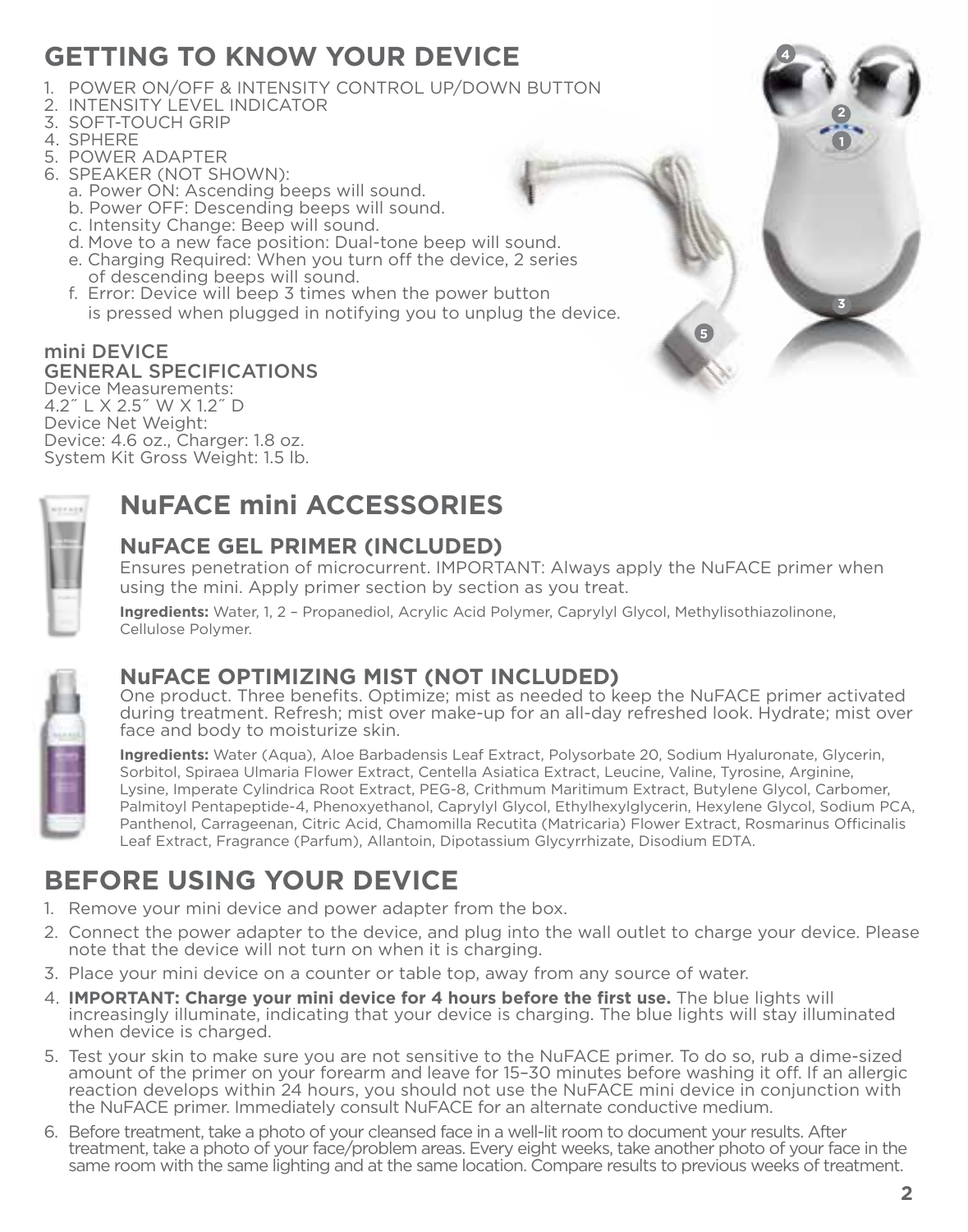## **USAGE INSTRUCTIONS**

### **INDICATIONS FOR USE**

The mini device is intended for facial stimulation and is indicated for over-the-counter cosmetic use.

#### **CONTRAINDICATIONS FOR USE**

- Do not use if you have a history of epilepsy or seizures.
- Do not use if you have had recent facial surgery or other surgical procedure consult your doctor.
- Do not use if you have an electronic implanted device such as a defibrillator, neurostimulator, pacemaker, or ECG Monitor. If you use a body-worn medical device, such as an insulin pump, consult your doctor prior to use.
- Do not use if you have any active cancer or over any suspicious or cancerous lesion consult your doctor.
- Do not use if you are pregnant.
- Do not use on infants and children under the age of 18, and keep device and attachments out of the reach of children.

#### **TREATMENT STEPS**

- 1. For best results, view the brief instructional video at **www.myNuFACE.com/how-to** and follow all of the steps indicated in the "Before Using Your Device" section.
- 2. Cleanse your face with an oil-free cleanser. Men should shave before treatment, as facial hair can interfere with the conductivity of the spheres. **Note: Any make-up and/or oil-based products left on the skin can block the penetration of microcurrent.**
- 3. Ensure that you have no allergic reaction to the NuFACE primer before proceeding. Refer to "Before Using Your Device" section.
- 4. Apply the NuFACE primer section by section as you treat to prevent it from drying. NOTE: To ensure microcurrent penetration, use enough NuFACE primer to create a mask-like layer (do not rub in).
- 5. Unplug the power adapter from the device. Turn it on by pressing the ON/OFF button. Ascending beeps notify you that your device is on. **Note: The mini device will not operate when plugged in.**
- 6. Adjust the intensity level to your comfort by progressively pressing the ON/OFF button to increase or decrease the microcurrent output. As you toggle between the 3 intensity levels (minimum, medium, maximum) a beep is emitted and the blue lights will change from left (minimum) to right (maximum).
- 7. Place the mini device in direct contact over the area to be treated. See "Treatment Areas" on next page. Always keep both spheres on your face at the same time and glide or hold with medium pressure. The device emits a dual-tone beep every five (5) seconds to indicate when to move to the next treatment area. NOTE: The mini device will not contract the muscles. The current is soft, very soothing, and mild when used correctly.
- 8. Do not allow the NuFACE primer to dry during treatment. Reactivate the NuFACE primer by applying more primer to the treatment area(s).
- 9. After treatment is complete, remove the NuFACE primer with a damp cloth.
- 10. The mini device will automatically turn off after approximately 5 minutes of use. If your treatment is less than 5 minutes, turn off the mini device by pressing and holding the ON/OFF button. Descending beeps notify you that your device is turning off. Note: Two series of descending beeps indicate the battery requires charging.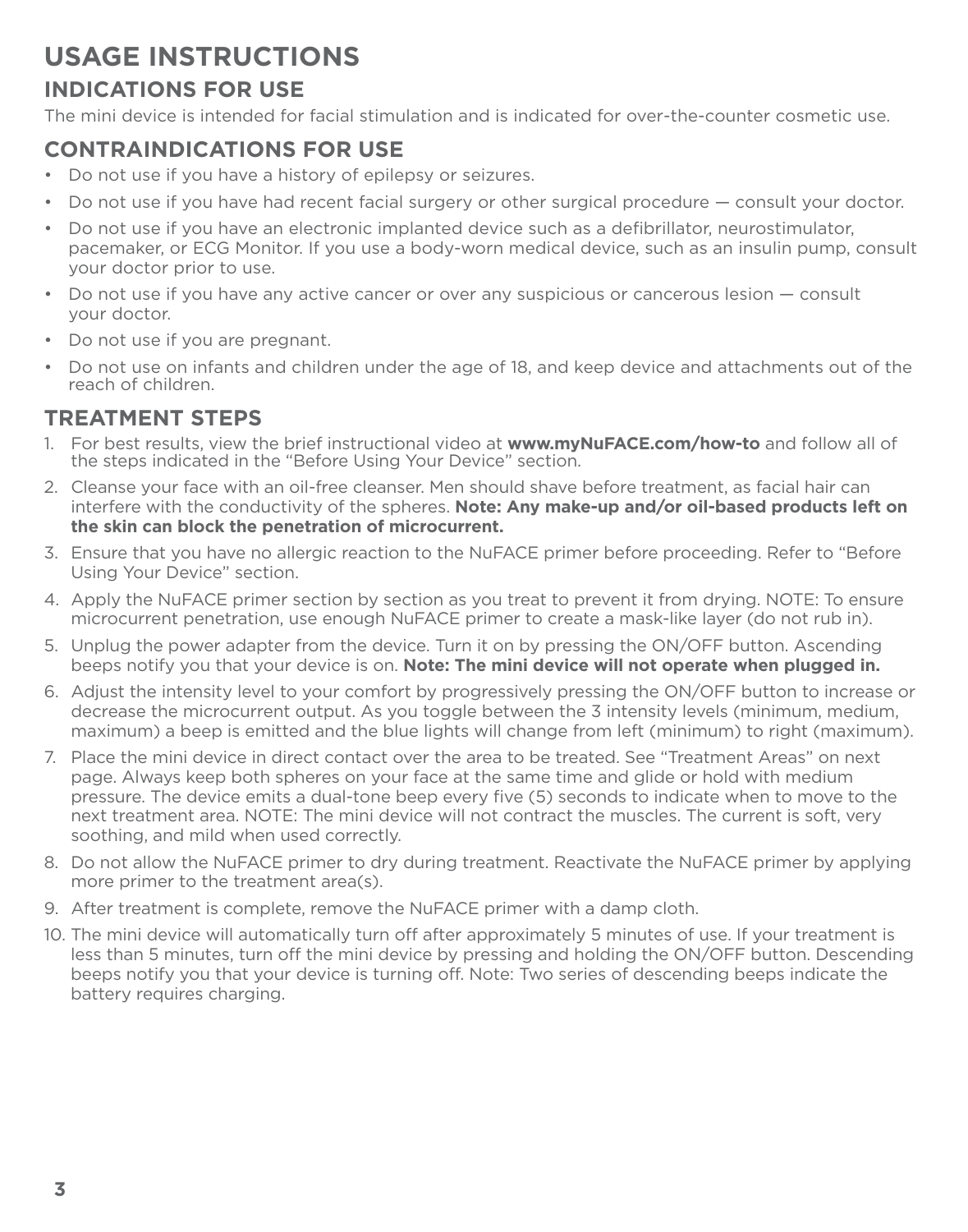# **TREATMENT AREAS**

The mini device is designed to stimulate large surface areas of the face, such as the jawline, cheekbones and forehead. The instructions below are designed to provide users with the most effective results when followed correctly.

## **BASIC TREATMENT GLIDES (5 minutes)**

Lift one side of the face at a time. Glide each position. Move to the next position when device beeps (5 seconds). Complete each step 3 times before moving to the next step.



#### FACE

- 1. JOWL + JAW: Place one sphere on the jawline with the other sphere slightly outside the corner of the mouth. Slowly glide to the lower ear until the beep sounds (5 seconds). Move to Position 2.
- 2. LOWER CHEEKS: Place one sphere under the corner of the mouth with the other sphere above the corner of the mouth. Slowly glide to the hairline at the mid-ear until the beep sounds (5 seconds). Move to Position 3.
- 3. UPPER CHEEKS: Place one sphere outside the corner of the mouth with the other sphere above the first sphere (both spheres should be on the nasolabial fold). Slowly glide to the hairline at the upper ear until the beep sounds (5 seconds). DO NOT PLACE THE SPHERES IN THE EYE AREA; GLIDE ALONG THE ORBITAL BONE. Return to Position 1 and repeat.





#### FOREHEAD

- 1. THICK OF BROW: Place both spheres horizontally above the thick of the eyebrow. Slowly glide upward to the hairline until the beep sounds (5 seconds). Move to Position 2.
- 2. ARCH OF BROW: Place both spheres horizontally, slightly above the arch of the eyebrow. Slowly glide upward to the hairline until the beep sounds (5 seconds). Move to Position 3.
- 3. THIN OF BROW: Place both spheres horizontally, slightly above the thin of the brow. Slowly glide upward to the hairline until the beep sounds (5 seconds). Return to Position 1 and repeat.

#### **Smile and compare the treatment effects on the treated side of your face versus the untreated side. Then repeat steps above on the opposite side of the face.**

The mini device will automatically turn off after approximately 5 minutes of use. See the "Cleaning" section for proper cleaning instructions. **Note: Do not immerse device in water at any time.**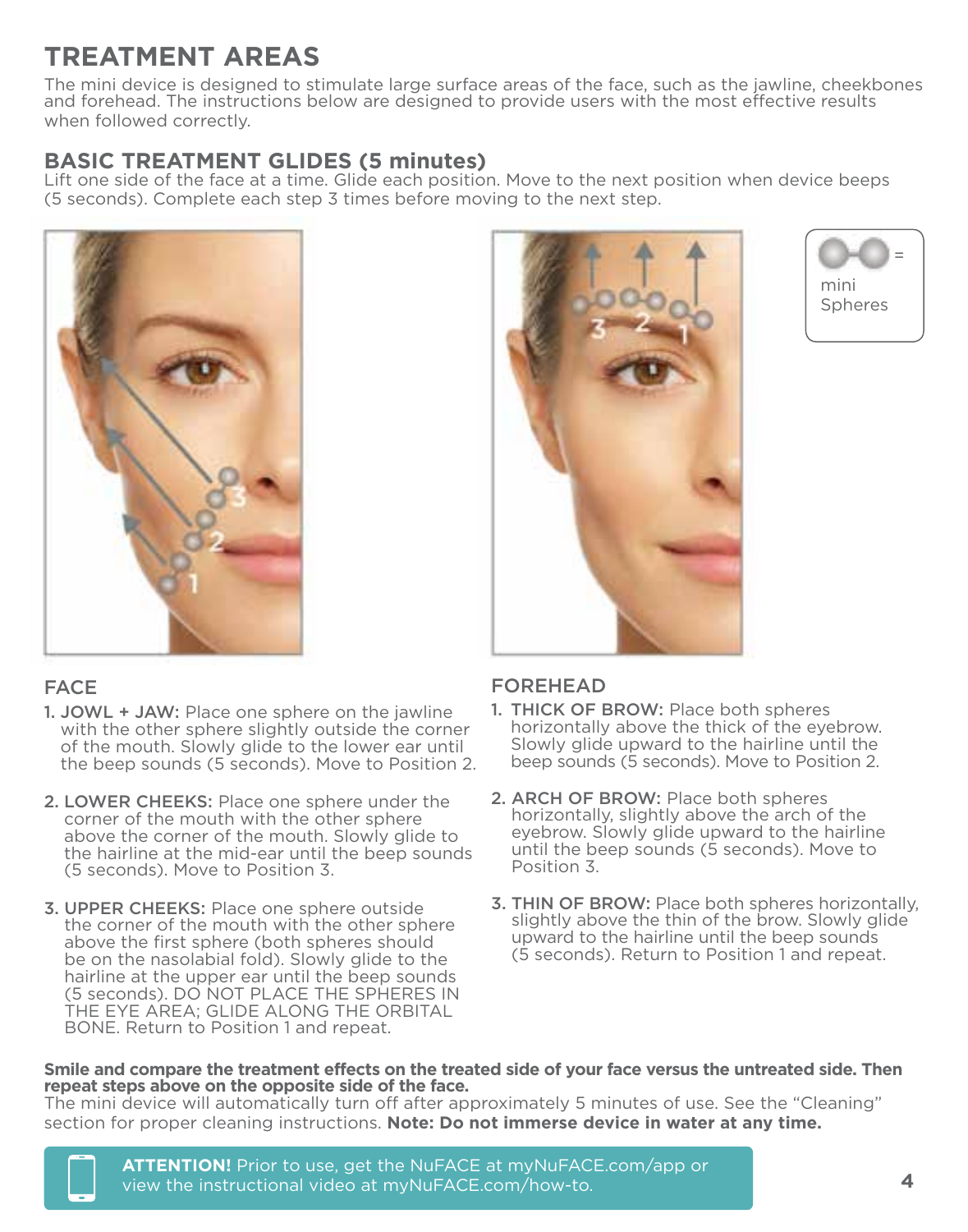## **TREATMENT FREQUENCY**

- Use 5 minutes a day.
- For the first 60 days, use 5 times per week.
- After 60 days, use 2-3 times per week for maintenance.
- Allow 24 hours between treatments.

## **RESULTS**

Results may vary based on skin type and skin damage. Most users experience instant facial stimulation benefits while others take longer. Best results are achieved with regular use.

# **FREQUENTLY ASKED QUESTIONS**

1. What is the NuFACE primer and why is it essential to use with the mini device?The NuFACE primer is specifically formulated to conduct and penetrate the microcurrent into the skin.

#### 2. What type of results will I see, and how quickly will I see them?<br>NuFACE users have claimed to experience improved facial contour, skin tone and wrinkle reduction. Results may vary based on skin type and condition. Optimal results are achieved with regular use. We recommend treating half of your face first for comparison. Smile and you may see the apple of your cheek, corner of the mouth and/or eyebrow are higher on the treated side of your face. Take before and after photos to observe your progress.

- 3. When and how often should I use the mini device? What can I do to maintain results?<br>The mini device is safe and gentle enough for everyday use, morning or night. We recommend daily,<br>once in a 24-hour period, for 5 minut times per week; after 60 days or once desired results are achieved, 2-3 times per week for maintenance following the instructions in the User Manual.
- 4. Can I use my favorite skin care products with the mini device?<br>YES. The mini device works synergistically with many skin care lines. However, do not use oil-based skin care products prior to your microcurrent treatment as the oil may prohibit the delivery of microcurrent and delay your results. For advanced results, apply a NuFACE serum before you apply the primer.
- 5. Can I use while wearing makeup?<br>NO. Your skin should be clean and free of any makeup, oil-based products or moisturizers. Products such as these can block the penetration of microcurrent.
- 6. How much current will I feel?<br>It is normal to not feel any sensation, although a slight tingling sensation may be felt in certain areas. Facial sensitivity varies from individual to individual. For this, you have the option of lowering or raising the intensity during any segment of the treatment.
- 7. If I am planning cosmetic treatments/surgery, can I use the mini device? If you have recently had or are planning to have Botox/injectables, laser treatments and/or surgical facelifts, you should consult your doctor before using the mini device.

# **CARING FOR YOUR DEVICE**

## **CLEANING**

Use a slightly damp, soft, lint-free cloth with water or rubbing alcohol to clean your device. Do not immerse device in water at any time.

#### **CHARGING YOUR DEVICE**

Before first use, charge your mini for 4 hours. When the mini device requires charging, it will notify you with 2 series of descending beeps when powering off. **Note: The mini device will not operate when plugged in.** Pressing the ON/OFF button while the mini device is plugged in will cause 3 error beeps notifying you to unplug the device.

#### **BATTERY CARE**

The NiMH rechargeable batteries of the mini device are not removable by the User. If the device is to be disposed of, do not put into a fire. Dispose of the device and its batteries per local regulations.

Use caution prior to using the device if it has been stored or not used for extensive periods. Inspect the device and do not use the device if any signs of internal battery leaks are evident.

#### **TROUBLESHOOTING**

If your mini device is not turning on, please ensure it is charged and/or unplugged.

If your device is still not working, please call NuFACE customer service at 888-360-9171. We're here to help!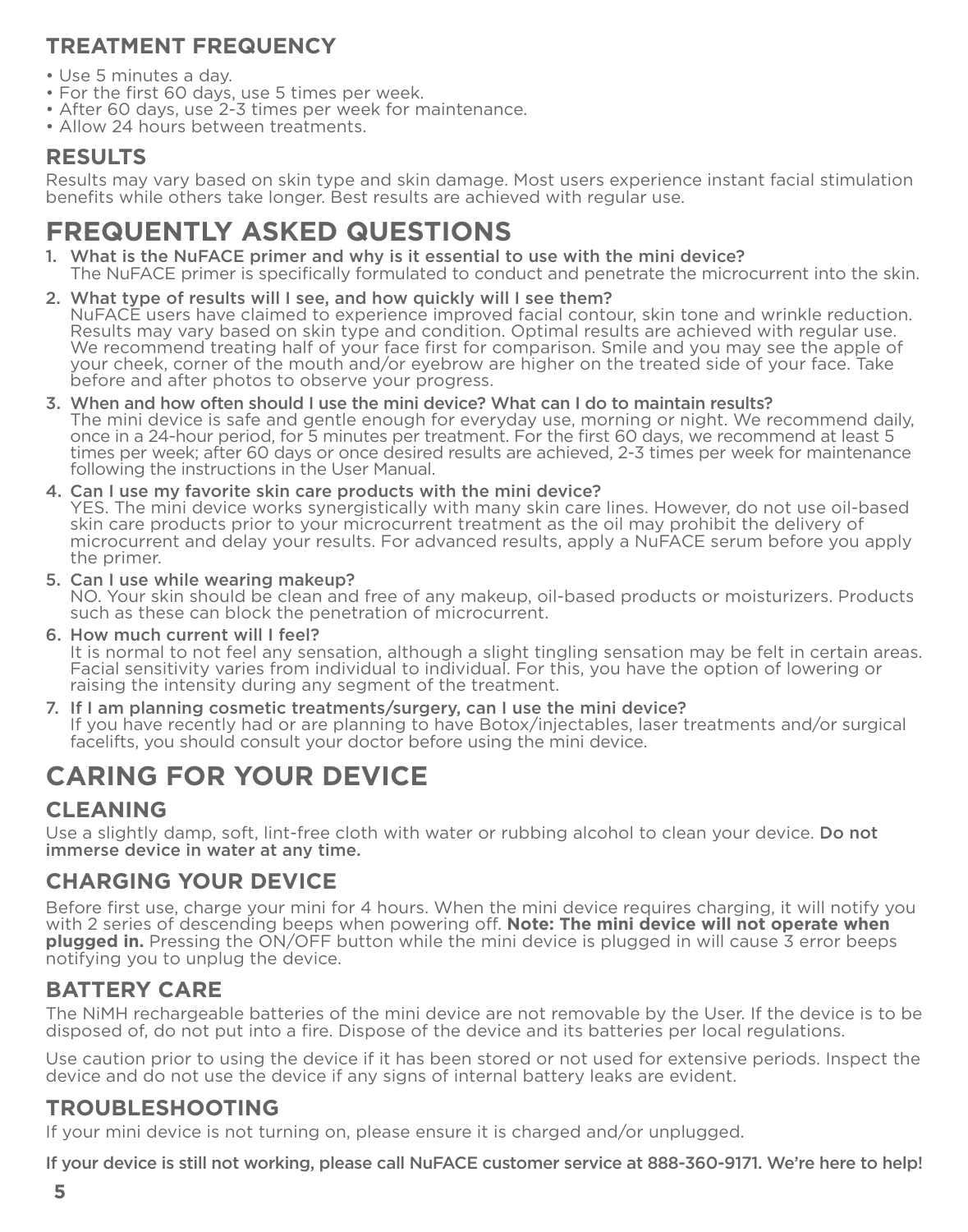## **IMPORTANT INFORMATION INTERNATIONAL USE**

The mini device power supply accommodates 100-240vac, 50/60Hz, which is compatible in most countries. The device comes with a non-polarized two-prong plug; a plug adapter may be required for certain countries.

#### **RISKS**

Use the mini device only as described within this User Manual. The risks and dangers of using the mini device in any way that does not follow this User Manual might be unknown.

#### **PRECAUTIONS**

The mini device is designed for cosmetic use only and for individuals in good health. If this is not the case for you, please consult your doctor before use.

- If using the mini device causes any discomfort, discontinue use immediately.
- If you suspect that you have had a negative reaction from using the mini device, consult your doctor immediately.
- If you have suspected or diagnosed heart disease, you should follow precautions recommended by your doctor.
- Caution should be used in the following situations:
	- for patients with suspected or diagnosed heart problems
	- for patients with suspected or diagnosed epilepsy
	- when there is a tendency to hemorrhage following acute trauma or fracture
	- over areas of the skin which lack normal sensation
- The long-term effects of stimulation are unknown. The safety of the mini device for use during pregnancy has not been established.
- A slight tingling sensation may occur while using the mini device. Lowering the intensity may reduce or eliminate this sensation.
- There may be a perception of flashing lights during the use of your mini device, resulting from the stimulation of your optic nerve. If you notice this condition constantly without the use of your mini device, consult your doctor.
- The mini device is intended for cosmetic use on the face. Any harmful consequence resulting from misuse, application to other body areas, connection to improper voltage sources, dirty conductive solution or spheres or any other improper applications is neither the responsibility of NuFACE nor its affiliates.
- Electronic monitoring equipment, such as ECG monitors and ECG alarms, may not operate properly when the mini device is in use.
- Do not store the mini device in the sun or on a hot surface. High temperatures may be damaging. The device should be operated, transported and stored in the manner specified in this manual. Failure to use and maintain the device in accordance with the instructions outlined in this manual will void the warranty.
- Only use the power adapter provided with the mini device.
- Do not scratch or damage the mini device.
- The mini device needs special precautions regarding EMC. Do not use near known sources of EMI such as CT scanners, RFID, security systems (e.g. metal detector, EAS), shortwave radios or microwave equipment. Note: Some sources of Radio Frequency emitters may not be visible to the user. If you experience unexpected behavior of the product then it is possible some external electromagnetic interference is responsible. You should remove this source and restart the product to restore full operation.
- The mini device is compliant with IEC 60601-1-2 only when used with the components provided with the device:
	- the main body of the mini device
	- the mini power adapter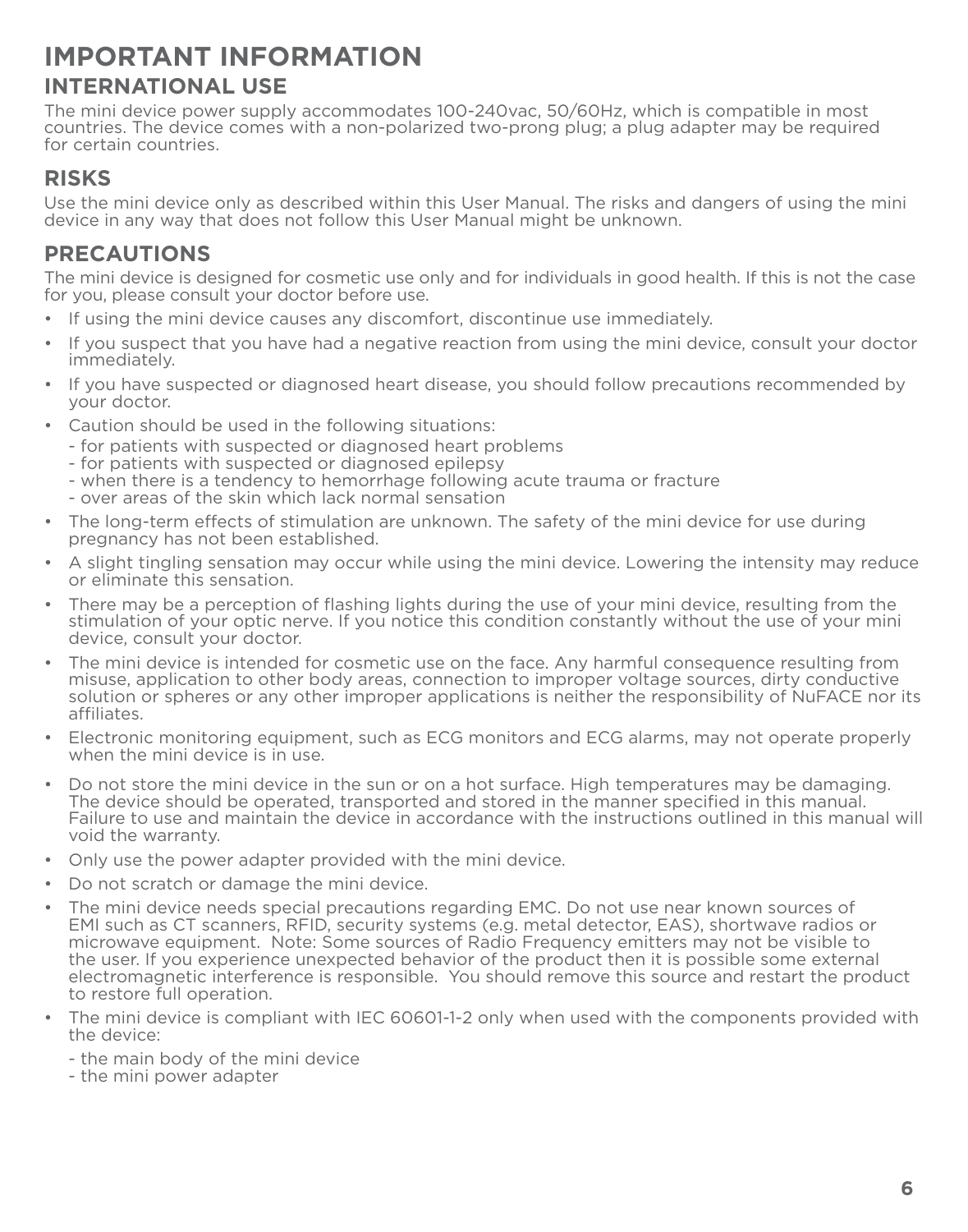## **ADVERSE REACTIONS**

- Some patients may experience skin irritation or hypersensitivity due to the electrical stimulation or electrical conductive medium (e.g., the NuFACE primer). The irritation can usually be reduced by using an alternate conductive medium.
- Skin irritation and burns beneath the electrodes have been reported with the use of other powered muscle stimulators. If you experience skin irritation or burning, discontinue use immediately.
- If you experience a persistent headache and/or other persistent painful sensations during or following the use of the mini device, you should stop using the device and consult your physician.

#### **WARNINGS**

- Do not use over swollen, infected, or inflamed areas or skin eruptions, e.g., phlebitis, thrombophlebitis, broken capillaries, varicose veins, etc.
- Do not use in the eye area (circular muscle within the orbital rim), on the temples, on the mid-line of the neck (bone of neck), or in the breast or groin area.
- Do not apply stimulation across your chest as the introduction of electrical current into the chest may cause rhythmic disturbances to your heart, which could be lethal.
- Do not use while driving, operating machinery or during any activity in which involuntary muscle contractions may put the user at undue risk of injury.
- Never operate this device if it is not working properly, if it has been dropped or damaged, or submerged in water.
- Never drop or insert any object into any openings on the device. Return the device to NuFACE for examination and repair if you believe that the device is not working properly.
- Do not use the device when it is plugged in.
- Use of controls or adjustments, or the performance of procedures other than those specified herein, may result in injury.
- Keep all electrical appliances (including the mini device) away from water (including baths, showers, and sinks).
- If the device begins to overheat, turn off immediately.
- Stop using the device immediately if you suspect the device to be malfunctioning, or not operating properly.
- Do not disassemble the device as this may cause damage, malfunction, electrical shock, fire or injury. There are no user-serviceable parts inside. **Note: Disassembly voids the warranty.**
- Use of accessories, transducers and cables other than those specified, with the exception of transducers and cables sold by the manufacturer of the mini device as replacement parts for internal components, may result in increased emissions or decreased immunity of the system.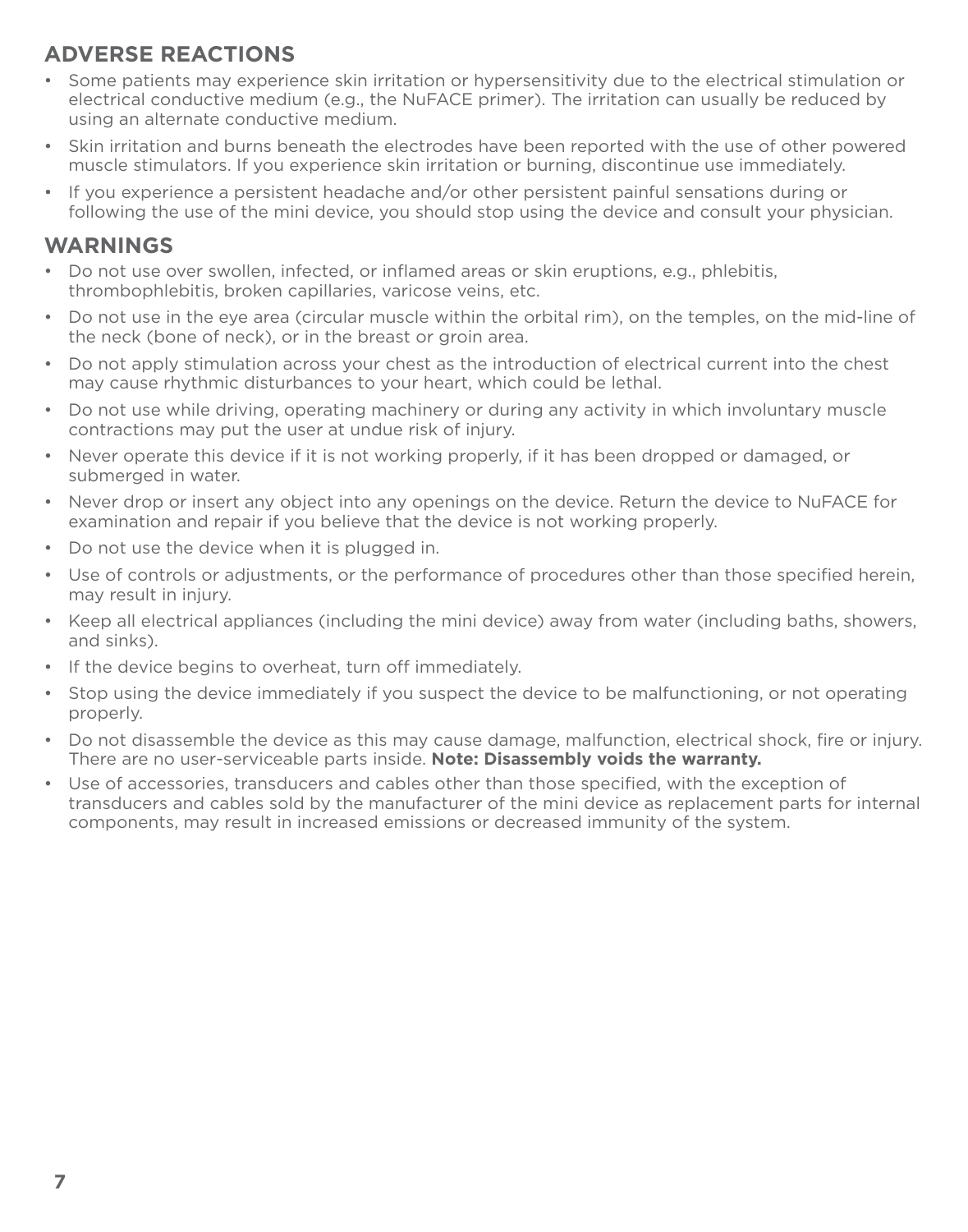# **EMC INFORMATION**

The following information is provided in accordance with EN IEC 60601-1-2. The NuFACE® mini device is compliant with IEC 60601-1-2.

#### GUIDANCE AND MANUFACTURER'S DECLARATION – ELECTROMAGNETIC EMISSIONS

The NuFACE mini is intended for use in the electromagnetic environment specified below. The customer or the user of the NuFACE mini should assure that it is used in such an environment.

| <b>EMISSIONS TEST</b>                                       | <b>COMPLIANCE</b>  | ELECTROMAGNETIC ENVIRONMENT - GUIDANCE                                                                                                                                                                                                   |
|-------------------------------------------------------------|--------------------|------------------------------------------------------------------------------------------------------------------------------------------------------------------------------------------------------------------------------------------|
| RF emissions<br>CISPR <sub>11</sub>                         | Group 1<br>Class B | The NuFACE mini uses RF energy only for its internal<br>function. Therefore, its RF emissions are very low and are<br>not likely to cause any interference in nearby electronic<br>equipment.                                            |
| Harmonic emissions<br>IEC 61000-3-2                         | Not<br>applicable  | The NuFACE mini does not operate when connected<br>to the power line.                                                                                                                                                                    |
| Voltage fluctuations/<br>flicker emissions<br>IEC 61000-3-3 | Not<br>applicable  | The NuFACE mini does not operate when connected<br>to the power line.                                                                                                                                                                    |
|                                                             |                    | The NuFACE mini is suitable for use in all establishments,<br>including domestic establishments and those directly<br>connected to the public low-voltage power supply<br>network that supplies buildings used for domestic<br>purposes. |

#### GUIDANCE AND MANUFACTURER'S DECLARATION – ELECTROMAGNETIC IMMUNITY

The NuFACE mini is intended for use in the electromagnetic environment specified below. The customer or the user of the NuFACE mini should assure that it is used in such an environment.

| <b>IMMUNITY TEST</b>                                                                                               | <b>IEC 60601</b><br><b>TEST LEVEL</b>                                                                                                                                         | <b>COMPLIANCE</b><br>LEVEL   | <b>ELECTROMAGNETIC</b><br><b>ENVIRONMENT - GUIDANCE</b>                                                                                                      |  |
|--------------------------------------------------------------------------------------------------------------------|-------------------------------------------------------------------------------------------------------------------------------------------------------------------------------|------------------------------|--------------------------------------------------------------------------------------------------------------------------------------------------------------|--|
| Electrostatic<br>discharge (ESD)<br>IEC 61000-4-2                                                                  | $±6$ kV contact<br>$±8$ kV air                                                                                                                                                | ±6 kV contact<br>$+8$ kV air | Floors should be wood,<br>concrete or ceramic tile.<br>If floors are covered with<br>synthetic material, the<br>relative humidity should be<br>at least 30%. |  |
| <b>Electrical fast</b><br>transient/burst<br>IEC 61000-4-4                                                         | ±2 kV for power supply lines<br>$±1$ kV for input/output lines                                                                                                                | N/A                          | The NuFACE mini does not<br>operate when connected to<br>the power line.                                                                                     |  |
| Surge<br>IEC 61000-4-5                                                                                             | +1 kV differential mode<br>±2 kV common mode                                                                                                                                  | N/A                          | The NuFACE mini does not<br>operate when connected to<br>the power line.                                                                                     |  |
| Voltage dips, short<br>interruptions and<br>voltage variations<br>on power supply<br>input lines<br>IEC 61000-4-11 | <5 % UT<br>(>95 % dip in UT) for 0.5 cycle<br>40 % UT<br>(60 % dip in UT) for 5 cycles<br>70 % UT<br>(30 % dip in UT) for 25 cycles<br><5 % UT<br>(>95 % dip in UT) for 5 sec | N/A                          | The NuFACE mini does not<br>operate when connected<br>to the power line.                                                                                     |  |
| Power frequency<br>(50/60 Hz)<br>magnetic field<br>IEC 61000-4-8                                                   | 3 A/m                                                                                                                                                                         | 3 A/m                        | Power frequency magnetic<br>fields should be at levels<br>characteristic of a typical<br>location in a typical commercial<br>or hospital environment.        |  |
| NOTE UT is the a.c. mains voltage prior to application of the test level.                                          |                                                                                                                                                                               |                              |                                                                                                                                                              |  |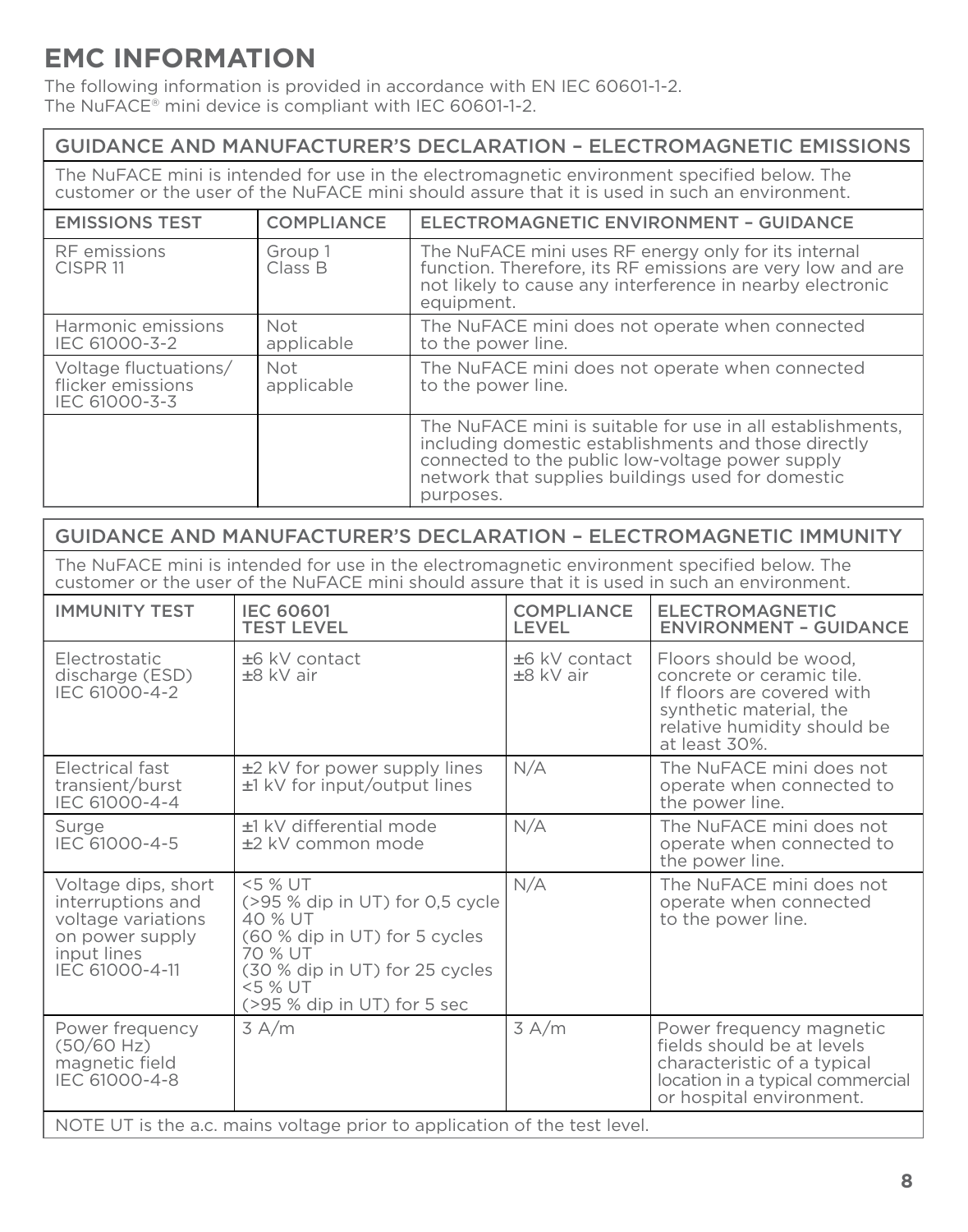| <b>GUIDANCE AND MANUFACTURER'S DECLARATION - ELECTROMAGNETIC IMMUNITY</b>                                                                                                                    |                                       |                             |                                                                                                                                                                                                                                                                    |  |
|----------------------------------------------------------------------------------------------------------------------------------------------------------------------------------------------|---------------------------------------|-----------------------------|--------------------------------------------------------------------------------------------------------------------------------------------------------------------------------------------------------------------------------------------------------------------|--|
| The NuFACE mini is intended for use in the electromagnetic environment specified below. The<br>customer or the user of the NuFACE mini should assure that it is used in such an environment. |                                       |                             |                                                                                                                                                                                                                                                                    |  |
| <b>IMMUNITY TEST</b>                                                                                                                                                                         | <b>IEC 60601</b><br><b>TEST LEVEL</b> | COMPLIANCE<br>LEVEL         | <b>ELECTROMAGNETIC</b><br><b>ENVIRONMENT - GUIDANCE</b>                                                                                                                                                                                                            |  |
|                                                                                                                                                                                              |                                       |                             | Portable and mobile RF communications<br>equipment should be used no closer<br>to any part of the NuFACE Mini,<br>including cables, than the recommended<br>separation distance calculated from the<br>equation applicable to the frequency of<br>the transmitter. |  |
|                                                                                                                                                                                              |                                       |                             | RECOMMENDED SEPARATION<br><b>DISTANCE</b>                                                                                                                                                                                                                          |  |
| Conducted RF<br>IEC 61000-4-6                                                                                                                                                                | 3 Vrms<br>150 kHz to 80 MHz           | 3 Vrms<br>150 kHz to 80 MHz | $d = 12\sqrt{P}$                                                                                                                                                                                                                                                   |  |
|                                                                                                                                                                                              |                                       |                             | $d = 12\sqrt{P}$ 80 MHz to 800 MHz                                                                                                                                                                                                                                 |  |
| Radiated RF<br>IEC 61000-4-3                                                                                                                                                                 | 3 V/m<br>80 MHz to 2,5 GHz            | 3 V/m<br>80 MHz to 2.5 GHz  | $d = 2.3\sqrt{P}$ 800 MHz to 2.5 GHz<br>where P is the maximum output power<br>rating of the transmitter in watts (W)<br>according to the transmitter manufacturer<br>and d is the recommended separation<br>distance in metres (m).                               |  |
|                                                                                                                                                                                              |                                       |                             | Field strengths from fixed RF transmitters,<br>as determined by an electromagnetic site<br>survey <sup>ª</sup> should be less than the compliance<br>level in each frequency range. <sup>b</sup>                                                                   |  |
|                                                                                                                                                                                              |                                       |                             | Interference may occur in the vicinity of<br>equipment marked with the following<br>$\frac{\text{equ.}}{\text{symbol}}$ (( $\bullet$ )                                                                                                                             |  |
| NOTE 1: At 80 MHz and 800 MHz, the higher frequency range applies.<br>NOTE 2: These guidelines may not apply in all situations. Electromagnetic propagation is affected by                   |                                       |                             |                                                                                                                                                                                                                                                                    |  |
| absorption and reflection from structures, objects and people.<br><sup>a</sup> Field strengths from fixed transmitters, such as base stations for radio (cellular/cordless) telephones       |                                       |                             |                                                                                                                                                                                                                                                                    |  |
| and land mobile radios, amateur radio, AM and FM radio broadcast and TV broadcast cannot be                                                                                                  |                                       |                             |                                                                                                                                                                                                                                                                    |  |

predicted theoretically with accuracy. To assess the electromagnetic environment due to fixed RF transmitters, an electromagnetic site survey should be considered. If the measured field strength in the location in which the NuFACE mini is used exceeds the applicable RF compliance level above, the NuFACE mini should be observed to verify normal operation. If abnormal performance is observed, additional measures may be necessary, such as reorienting or relocating the NuFACE mini.

<sup>b</sup> Over the frequency range 150 kHz to 80 MHz, field strengths should be less than [V1] V/m.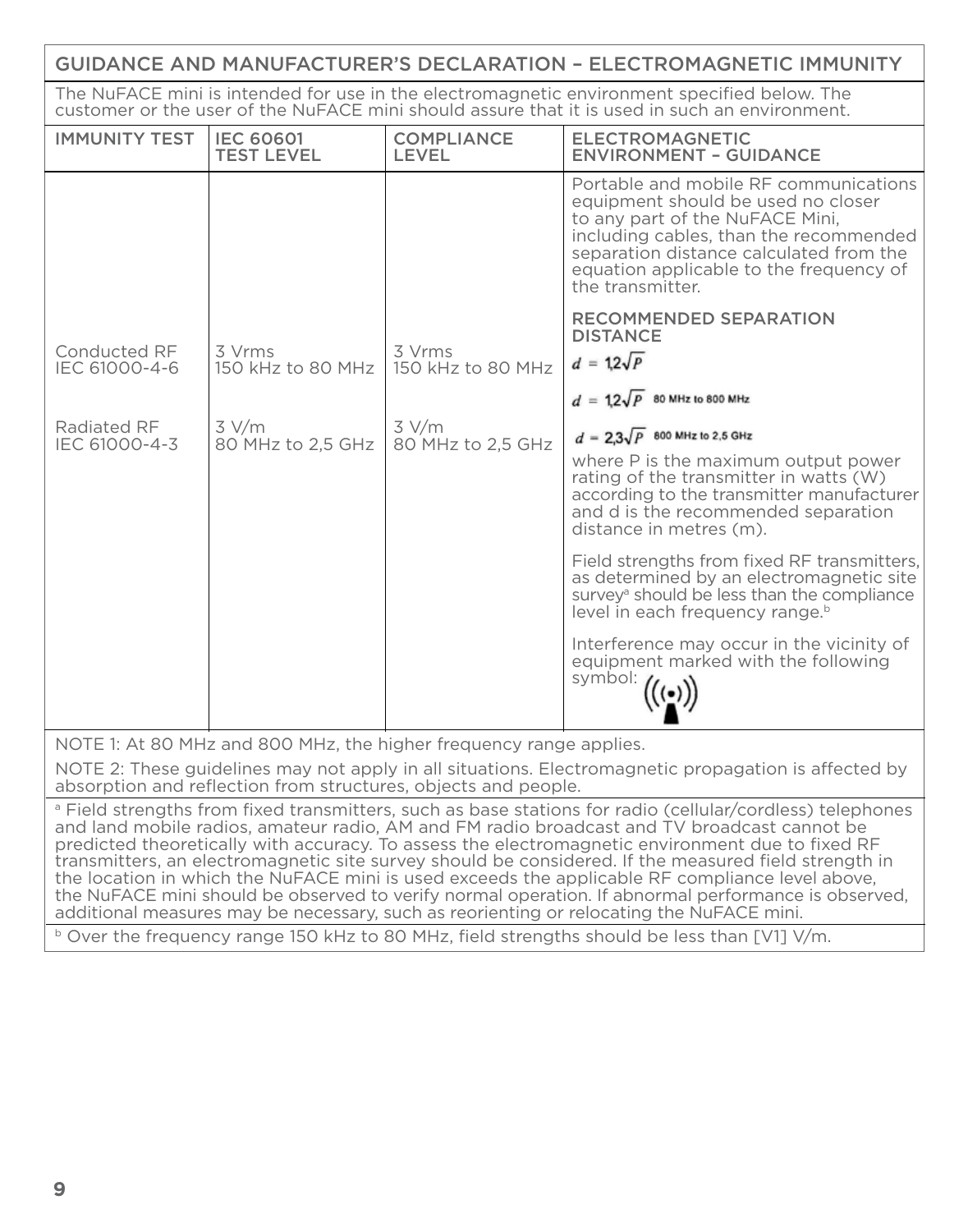#### RECOMMENDED SEPARATION DISTANCES BETWEEN PORTABLE AND MOBILE RF COMMUNICATIONS EQUIPMENT AND THE NUFACE MINI

The NuFACE mini is intended for use in an electromagnetic environment in which radiated RF disturbances are controlled. The customer or the user of the NuFACE mini can help prevent electromagnetic interference by maintaining a minimum distance between portable and mobile RF communications equipment (transmitters) and the NuFACE mini as recommended below, according to the maximum output power of the communications equipment.

| <b>RATED MAXIMUM OUTPUT</b><br>POWER OF TRANSMITTER W | SEPARATION DISTANCE ACCORDING<br>TO FREQUENCY OF TRANSMITTER M |                  |                    |  |
|-------------------------------------------------------|----------------------------------------------------------------|------------------|--------------------|--|
|                                                       | 150 kHz to 80 MHz<br>80 MHz to 800 MHz                         |                  | 800 MHz to 2,5 GHz |  |
|                                                       | $d = 12\sqrt{P}$                                               | $d = 12\sqrt{P}$ | $d = 2.3\sqrt{P}$  |  |
| 0.01                                                  | 0,20                                                           | 0,20             | 0.25               |  |
| O.1                                                   | 0,40                                                           | 0.40             | 0.75               |  |
|                                                       | 1.2                                                            | 1.2              | 2,4                |  |
| 10                                                    | 3.7                                                            | 3.7              | 7.4                |  |
| 100                                                   | $12 \overline{ }$                                              | 12               | 23.4               |  |

NOTE 1: At 80 MHz and 800 MHz, the higher frequency range applies.

NOTE 2: These guidelines may not apply in all situations. Electromagnetic propagation is affected by absorption and reflection from structures, objects and people.

Shock Protection Type BF

# **WARRANTY**

NuFACE warrants that the NuFACE device is free of defects in materials and workmanship for one (1) year from the date of purchase. This warranty is valid only in accordance with the conditions set forth below.

Abnormal wear and tear, submersions and drops, are not covered by this warranty. This warranty applies to consumer use only and is void when the product is used in a commercial or institutional setting.

This warranty extends only to the original consumer purchaser and is not transferable. In addition, proof of purchase must be demonstrated. This warranty is void if the product has been subject to accident, misuse, abuse, improper maintenance or repair, unauthorized modification, or any other use not found in the printed instructions.

This limited warranty is the only written or expressed warranty given by NuFACE. Any implied warranties on the product (including but not limited to any implied warranties of merchantability or fitness for a particular purpose) are limited in duration to the duration of this warranty. Some states do not allow limitations on how long an implied warranty lasts, so the above limitation may not apply to you.

Repair or replacement of the product is the exclusive remedy available to the consumer under this warranty. The NuFACE shall not be liable for any incidental or consequential damages for breach of this warranty or any implied warranty on this product. Some states do not allow the exclusion or limitation of incidental or consequential damages, so the above limitation or exclusion may not apply to you.

## **PROCEDURE FOR WARRANTY REPAIRS OR REPLACEMENT**

If warranty service is necessary, the original purchaser must contact NuFACE for warranty service instructions.

NuFACE Returns/Repairs 1325 Sycamore Avenue, Suite A Vista, CA 92081 USA (888) 360-9171

For your protection, it is suggested you insure the return of the device to the Carol Cole Company. Damage occurring during shipment is not covered by this warranty. Returns that are missing proper documentation and/or any shipping and handling charges will not be processed. **10**